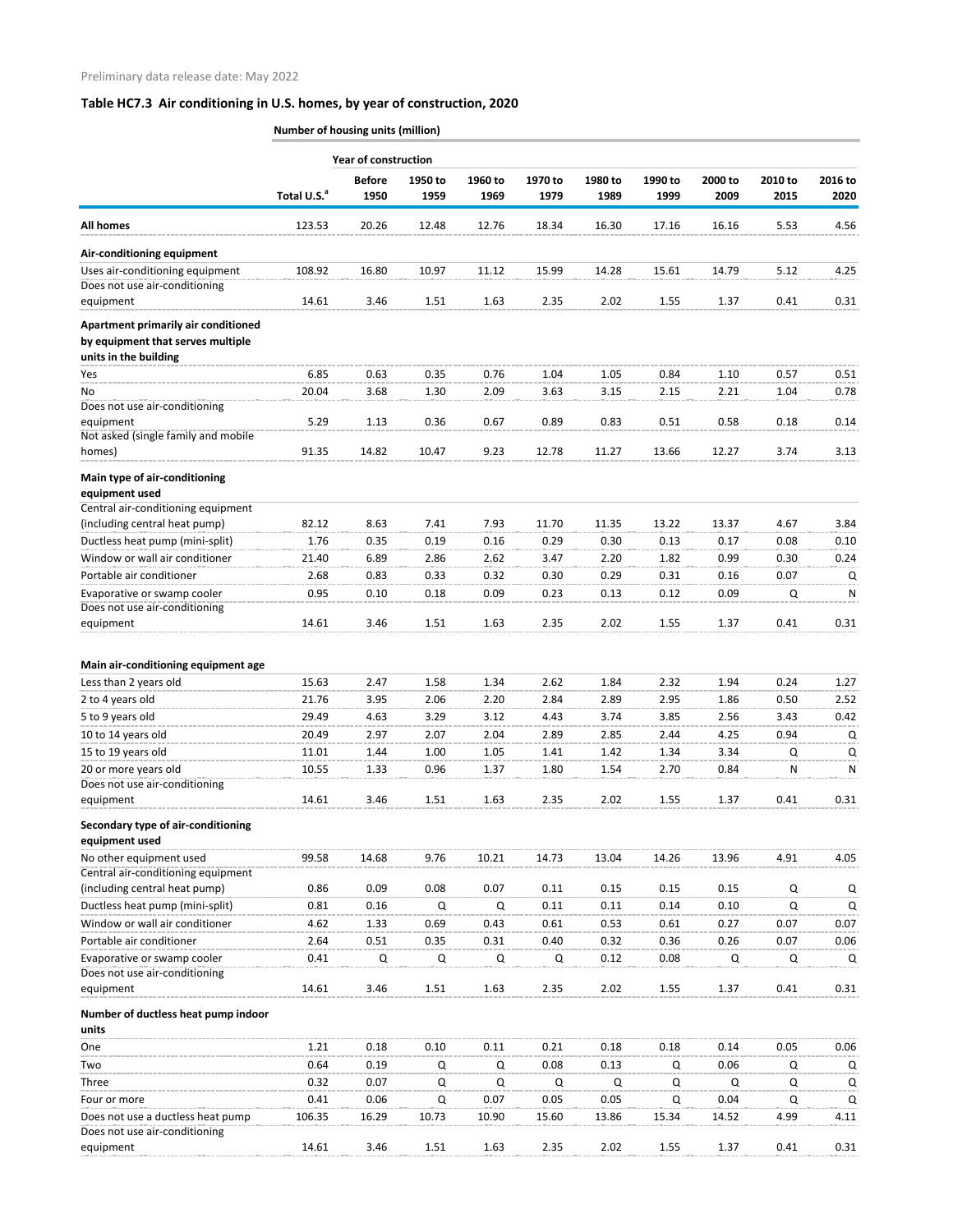**Number of housing units (million)**

|                                                   |                         | <b>Year of construction</b> |                 |                 |                 |                 |                 |                 |                 |                 |  |
|---------------------------------------------------|-------------------------|-----------------------------|-----------------|-----------------|-----------------|-----------------|-----------------|-----------------|-----------------|-----------------|--|
|                                                   | Total U.S. <sup>a</sup> | <b>Before</b><br>1950       | 1950 to<br>1959 | 1960 to<br>1969 | 1970 to<br>1979 | 1980 to<br>1989 | 1990 to<br>1999 | 2000 to<br>2009 | 2010 to<br>2015 | 2016 to<br>2020 |  |
| <b>All homes</b>                                  | 123.53                  | 20.26                       | 12.48           | 12.76           | 18.34           | 16.30           | 17.16           | 16.16           | 5.53            | 4.56            |  |
| Number of window or wall air<br>conditioners used |                         |                             |                 |                 |                 |                 |                 |                 |                 |                 |  |
| One                                               | 11.89                   | 3.27                        | 1.54            | 1.39            | 2.10            | 1.46            | 1.21            | 0.57            | 0.19            | 0.15            |  |
| Two                                               | 8.24                    | 2.65                        | 1.13            | 1.04            | 1.37            | 0.79            | 0.70            | 0.37            | 0.13            | 0.07            |  |
| Three                                             | 3.72                    | 1.40                        | 0.53            | 0.44            | 0.41            | 0.32            | 0.30            | 0.22            | Q               | 0.07            |  |
| Four or more                                      | 2.18                    | 0.90                        | 0.35            | 0.19            | 0.20            | 0.17            | 0.23            | 0.10            | Q               | Q               |  |
| Does not use window or wall air                   |                         |                             |                 |                 |                 |                 |                 |                 |                 |                 |  |
| conditioners<br>Does not use air-conditioning     | 82.89                   | 8.57                        | 7.42            | 8.07            | 11.91           | 11.54           | 13.17           | 13.53           | 4.75            | 3.94            |  |
| equipment                                         | 14.61                   | 3.46                        | 1.51            | 1.63            | 2.35            | 2.02            | 1.55            | 1.37            | 0.41            | 0.31            |  |
| Number of portable air conditioners               |                         |                             |                 |                 |                 |                 |                 |                 |                 |                 |  |
| used                                              |                         |                             |                 |                 |                 |                 |                 |                 |                 |                 |  |
| One                                               | 3.64                    | 0.90                        | 0.43            | 0.49            | 0.53            | 0.40            | 0.43            | 0.26            | 0.10            | 0.11            |  |
| Two                                               | 1.28                    | 0.32                        | 0.20            | 0.10            | 0.11            | 0.17            | 0.19            | 0.14            | Q               | Q               |  |
| Three                                             | 0.29                    | 0.10                        | Q               | Q               | 0.05            | Q               | Q               | Q               | Q               | N               |  |
| Four or more                                      | 0.10                    | Q                           | N               | Q               | Q               | Q               | Q               | Q               | N               | N               |  |
|                                                   |                         |                             |                 |                 |                 |                 |                 |                 |                 |                 |  |
| Does not use portable air conditioners            | 103.60                  | 15.46                       | 10.29           | 10.48           | 15.30           | 13.66           | 14.93           | 14.37           | 4.98            | 4.13            |  |
| Does not use air-conditioning                     |                         |                             |                 |                 |                 |                 |                 |                 |                 |                 |  |
| equipment                                         | 14.61                   | 3.46                        | 1.51            | 1.63            | 2.35            | 2.02            | 1.55            | 1.37            | 0.41            | 0.31            |  |
| Has thermostat                                    |                         |                             |                 |                 |                 |                 |                 |                 |                 |                 |  |
| Yes                                               | 109.35                  | 16.68                       | 10.69           | 10.83           | 16.03           | 14.56           | 15.61           | 15.32           | 5.26            | 4.38            |  |
| Smart or internet-connected                       |                         |                             |                 |                 |                 |                 |                 |                 |                 |                 |  |
| thermostat                                        | 12.78                   | 1.47                        | 1.00            | 0.86            | 1.37            | 1.49            | 2.25            | 2.51            | 0.81            | 1.02            |  |
| Programmable thermostat                           | 52.49                   | 7.47                        | 5.07            | 5.19            | 7.42            | 6.70            | 7.63            | 7.59            | 2.93            | 2.50            |  |
| Non-programmable thermostat                       | 44.08                   | 7.74                        | 4.62            | 4.77            | 7.25            | 6.37            | 5.72            | 5.22            | 1.52            | 0.86            |  |
| No                                                | 12.73                   | 3.35                        | 1.62            | 1.82            | 1.98            | 1.50            | 1.39            | 0.68            | 0.22            | 0.17            |  |
| Does not use heating or air-                      |                         |                             |                 |                 |                 |                 |                 |                 |                 |                 |  |
| conditioning equipment                            | 1.45                    | 0.23                        | 0.17            | 0.11            | 0.33            | 0.24            | 0.16            | 0.16            | 0.04            | Q               |  |
| Air-conditioning equipment control                |                         |                             |                 |                 |                 |                 |                 |                 |                 |                 |  |
| Sets one temperature and leaves it                |                         |                             |                 |                 |                 |                 |                 |                 |                 |                 |  |
| there most of the time                            | 45.50                   | 5.42                        | 4.56            | 4.78            | 6.88            | 6.20            | 6.71            | 6.85            | 2.31            | 1.78            |  |
| Manually adjusts the temperature                  | 25.20                   | 3.47                        | 2.55            | 2.51            | 3.85            | 3.49            | 3.75            | 3.39            | 1.16            | 1.02            |  |
|                                                   |                         |                             |                 |                 |                 |                 |                 |                 |                 |                 |  |
| Programmable or smart thermostat                  | 16.59                   |                             | 1.26            |                 | 1.89            | 2.04            |                 |                 | 1.09            |                 |  |
| automatically adjusts the temperature             |                         | 1.85                        |                 | 1.25            |                 |                 | 3.15            | 3.03            |                 | 1.03            |  |
| Turns equipment on or off as needed               | 18.56                   | 5.09                        | 2.09            | 2.19            | 2.96            | 2.17            | 1.75            | 1.39            | 0.53            | 0.39            |  |
| Household does not have control over              |                         |                             |                 |                 |                 |                 |                 |                 |                 |                 |  |
| the air-conditioning equipment                    | 3.04                    | 0.95                        | 0.50            | 0.39            | 0.41            | 0.36            | 0.25            | 0.13            | Q               | Q               |  |
| Controls air-conditioning equipment               |                         |                             |                 |                 |                 |                 |                 |                 |                 |                 |  |
| some other way<br>Does not use air-conditioning   | Q                       | $\mathsf Q$                 | Q               | ${\sf N}$       | N               | Q               | N               | ${\sf N}$       | ${\sf N}$       | N               |  |
| equipment                                         | 14.61                   | 3.46                        | 1.51            | 1.63            | 2.35            | 2.02            | 1.55            | 1.37            | 0.41            | 0.31            |  |
|                                                   |                         |                             |                 |                 |                 |                 |                 |                 |                 |                 |  |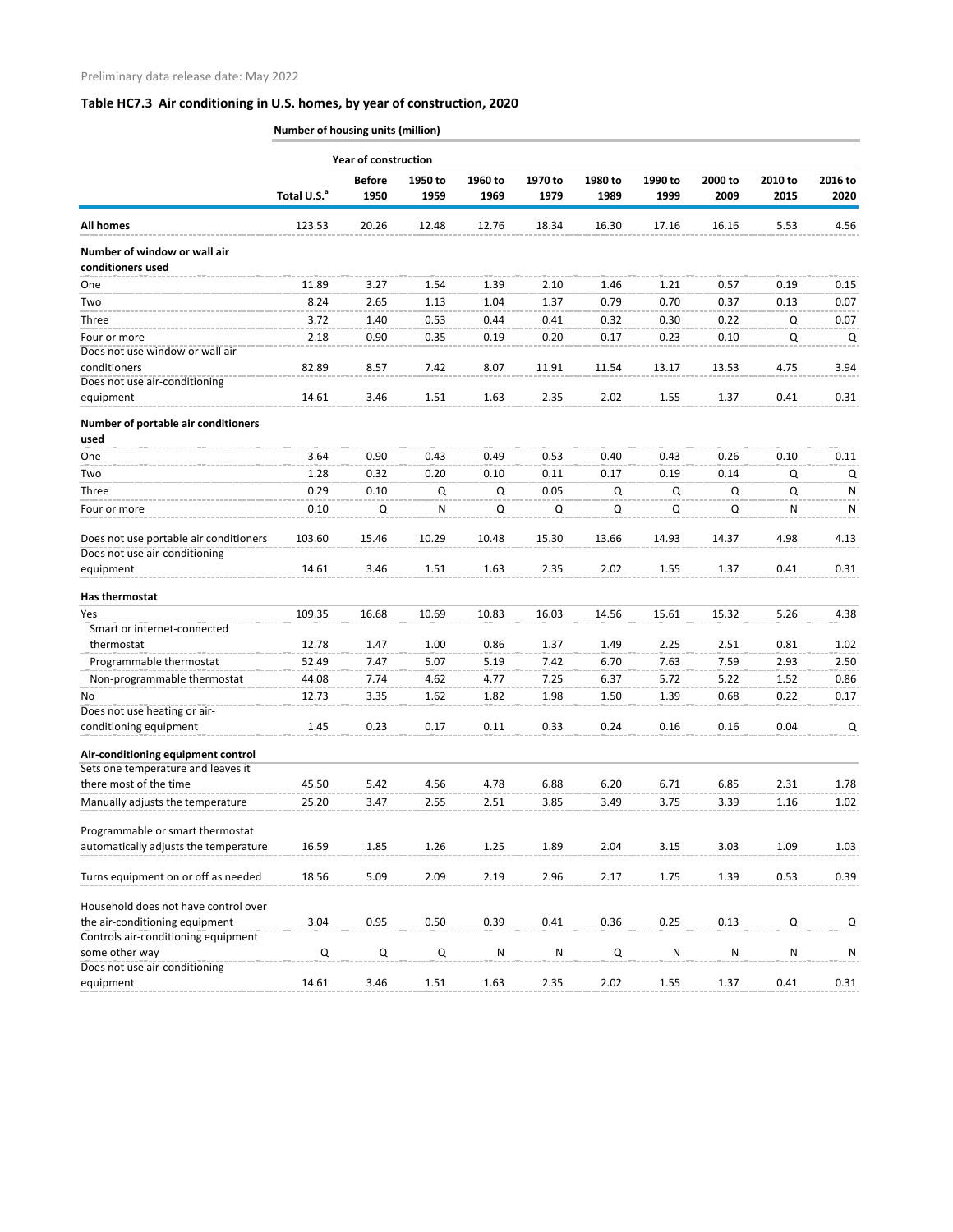**Number of housing units (million)**

|                                                           | <b>Year of construction</b> |                       |                 |                 |                 |                 |                 |                 |                 |                 |  |  |
|-----------------------------------------------------------|-----------------------------|-----------------------|-----------------|-----------------|-----------------|-----------------|-----------------|-----------------|-----------------|-----------------|--|--|
|                                                           | Total U.S. <sup>a</sup>     | <b>Before</b><br>1950 | 1950 to<br>1959 | 1960 to<br>1969 | 1970 to<br>1979 | 1980 to<br>1989 | 1990 to<br>1999 | 2000 to<br>2009 | 2010 to<br>2015 | 2016 to<br>2020 |  |  |
| <b>All homes</b>                                          | 123.53                      | 20.26                 | 12.48           | 12.76           | 18.34           | 16.30           | 17.16           | 16.16           | 5.53            | 4.56            |  |  |
| Summer indoor daytime temperature<br>when someone is home |                             |                       |                 |                 |                 |                 |                 |                 |                 |                 |  |  |
| 69 degrees or less                                        | 22.99                       | 4.19                  | 2.71            | 2.44            | 3.42            | 2.94            | 2.98            | 2.51            | 1.06            | 0.74            |  |  |
| 70 degrees                                                | 18.41                       | 3.28                  | 1.96            | 2.06            | 2.54            | 2.27            | 2.51            | 2.19            | 0.90            | 0.71            |  |  |
| 71 to 73 degrees                                          | 23.68                       | 3.28                  | 2.41            | 2.24            | 3.48            | 3.00            | 3.34            | 3.47            | 1.26            | 1.19            |  |  |
| 74 to 76 degrees                                          | 27.09                       | 3.61                  | 2.40            | 2.73            | 4.01            | 3.70            | 4.16            | 4.23            | 1.16            | 1.07            |  |  |
| 77 to 79 degrees                                          | 11.68                       | 1.41                  | 0.99            | 1.18            | 1.83            | 1.57            | 1.93            | 1.73            | 0.60            | 0.44            |  |  |
| 80 degrees or more                                        | 5.07                        | 1.03                  | 0.49            | 0.47            | 0.70            | 0.79            | 0.68            | 0.66            | 0.13            | 0.10            |  |  |
| Does not use air-conditioning                             |                             |                       |                 |                 |                 |                 |                 |                 |                 |                 |  |  |
| equipment                                                 | 14.61                       | 3.46                  | 1.51            | 1.63            | 2.35            | 2.02            | 1.55            | 1.37            | 0.41            | 0.31            |  |  |
|                                                           |                             |                       |                 |                 |                 |                 |                 |                 |                 |                 |  |  |
| Summer indoor daytime temperature                         |                             |                       |                 |                 |                 |                 |                 |                 |                 |                 |  |  |
| when no one is home                                       |                             |                       |                 |                 |                 |                 |                 |                 |                 |                 |  |  |
| 69 degrees or less                                        | 18.96                       | 3.29                  | 2.23            | 2.19            | 2.81            | 2.34            | 2.56            | 2.06            | 0.90            | 0.58            |  |  |
| 70 degrees                                                | 14.13                       | 2.30                  | 1.45            | 1.60            | 2.04            | 1.78            | 1.98            | 1.71            | 0.72            | 0.56            |  |  |
| 71 to 73 degrees                                          | 17.00                       | 2.42                  | 1.96            | 1.62            | 2.54            | 1.99            | 2.33            | 2.31            | 0.90            | 0.92            |  |  |
| 74 to 76 degrees                                          | 27.10                       | 3.79                  | 2.61            | 2.66            | 3.82            | 3.69            | 4.04            | 4.10            | 1.25            | 1.13            |  |  |
| 77 to 79 degrees                                          | 15.04                       | 1.88                  | 1.13            | 1.33            | 2.35            | 2.20            | 2.40            | 2.40            | 0.79            | 0.57            |  |  |
| 80 degrees or more                                        | 16.69                       | 3.12                  | 1.60            | 1.71            | 2.42            | 2.28            | 2.30            | 2.20            | 0.56            | 0.49            |  |  |
| Does not use air-conditioning                             |                             |                       |                 | 1.63            | 2.35            | 2.02            |                 |                 | 0.41            |                 |  |  |
| equipment                                                 | 14.61                       | 3.46                  | 1.51            |                 |                 |                 | 1.55            | 1.37            |                 | 0.31            |  |  |
| Summer indoor temperature at night                        |                             |                       |                 |                 |                 |                 |                 |                 |                 |                 |  |  |
| 69 degrees or less                                        | 30.19                       | 5.39                  | 3.45            | 3.22            | 4.40            | 3.62            | 3.97            | 3.52            | 1.46            | 1.17            |  |  |
| 70 degrees                                                | 19.70                       | 3.17                  | 2.06            | 2.16            | 2.85            | 2.45            | 2.86            | 2.45            | 0.96            | 0.75            |  |  |
| 71 to 73 degrees                                          | 22.74                       | 3.12                  | 2.08            | 2.12            | 3.43            | 3.09            | 3.22            | 3.25            | 1.26            | 1.17            |  |  |
| 74 to 76 degrees                                          | 23.06                       | 3.22                  | 2.08            | 2.33            | 3.34            | 3.32            | 3.43            | 3.64            | 0.94            | 0.75            |  |  |
| 77 to 79 degrees                                          | 9.07                        | 1.09                  | 0.81            | 0.91            | 1.36            | 1.15            | 1.65            | 1.37            | 0.39            | 0.34            |  |  |
| 80 degrees or more                                        | 4.15                        | 0.81                  | 0.48            | 0.39            | 0.60            | 0.65            | 0.48            | 0.56            | 0.10            | 0.07            |  |  |
| Does not use air-conditioning                             |                             |                       |                 |                 |                 |                 |                 |                 |                 |                 |  |  |
| equipment                                                 | 14.61                       | 3.46                  | 1.51            | 1.63            | 2.35            | 2.02            | 1.55            | 1.37            | 0.41            | 0.31            |  |  |
|                                                           |                             |                       |                 |                 |                 |                 |                 |                 |                 |                 |  |  |
| <b>Air-conditioned basement</b>                           |                             |                       |                 |                 |                 |                 |                 |                 |                 |                 |  |  |
| Yes                                                       | 17.18                       | 2.38                  | 2.11            | 1.97            | 2.33            | 1.95            | 2.85            | 2.41            | 0.74            | 0.44            |  |  |
| No<br>Not asked (air-conditioned homes                    | 16.26                       | 6.20                  | 2.55            | 1.60            | 1.71            | 1.17            | 1.38            | 1.21            | 0.26            | 0.19            |  |  |
| with no basement)                                         | 42.54                       | 3.84                  | 4.51            | 4.38            | 6.15            | 5.78            | 6.65            | 6.99            | 2.21            | 2.04            |  |  |
|                                                           |                             |                       |                 |                 |                 |                 |                 |                 |                 |                 |  |  |
| Not asked (un-air-conditioned homes,                      |                             |                       |                 |                 |                 |                 |                 |                 |                 |                 |  |  |
| apartments, and mobile homes)                             | 47.55                       | 7.83                  | 3.31            | 4.81            | 8.15            | 7.39            | 6.28            | 5.56            | 2.32            | 1.88            |  |  |
| <b>Air-conditioned attic</b>                              |                             |                       |                 |                 |                 |                 |                 |                 |                 |                 |  |  |
| Yes                                                       | 2.22                        | 0.83                  | 0.33            | 0.11            | 0.12            | 0.20            | 0.19            | 0.33            | 0.07            | 0.06            |  |  |
| No                                                        | 49.78                       | 7.88                  | 5.42            | 5.02            | 6.61            | 5.91            | 7.46            | 7.42            | 2.28            | 1.77            |  |  |
| Not asked (air-conditioned homes                          |                             |                       |                 |                 |                 |                 |                 |                 |                 |                 |  |  |
| with no attic)                                            | 23.97                       | 3.71                  | 3.42            | 2.82            | 3.46            | 2.80            | 3.22            | 2.85            | 0.85            | 0.84            |  |  |
|                                                           |                             |                       |                 |                 |                 |                 |                 |                 |                 |                 |  |  |
| Not asked (un-air-conditioned homes,                      |                             |                       |                 |                 |                 |                 |                 |                 |                 |                 |  |  |
| apartments, and mobile homes)                             | 47.55                       | 7.83                  | 3.31            | 4.81            | 8.15            | 7.39            | 6.28            | 5.56            | 2.32            | 1.88            |  |  |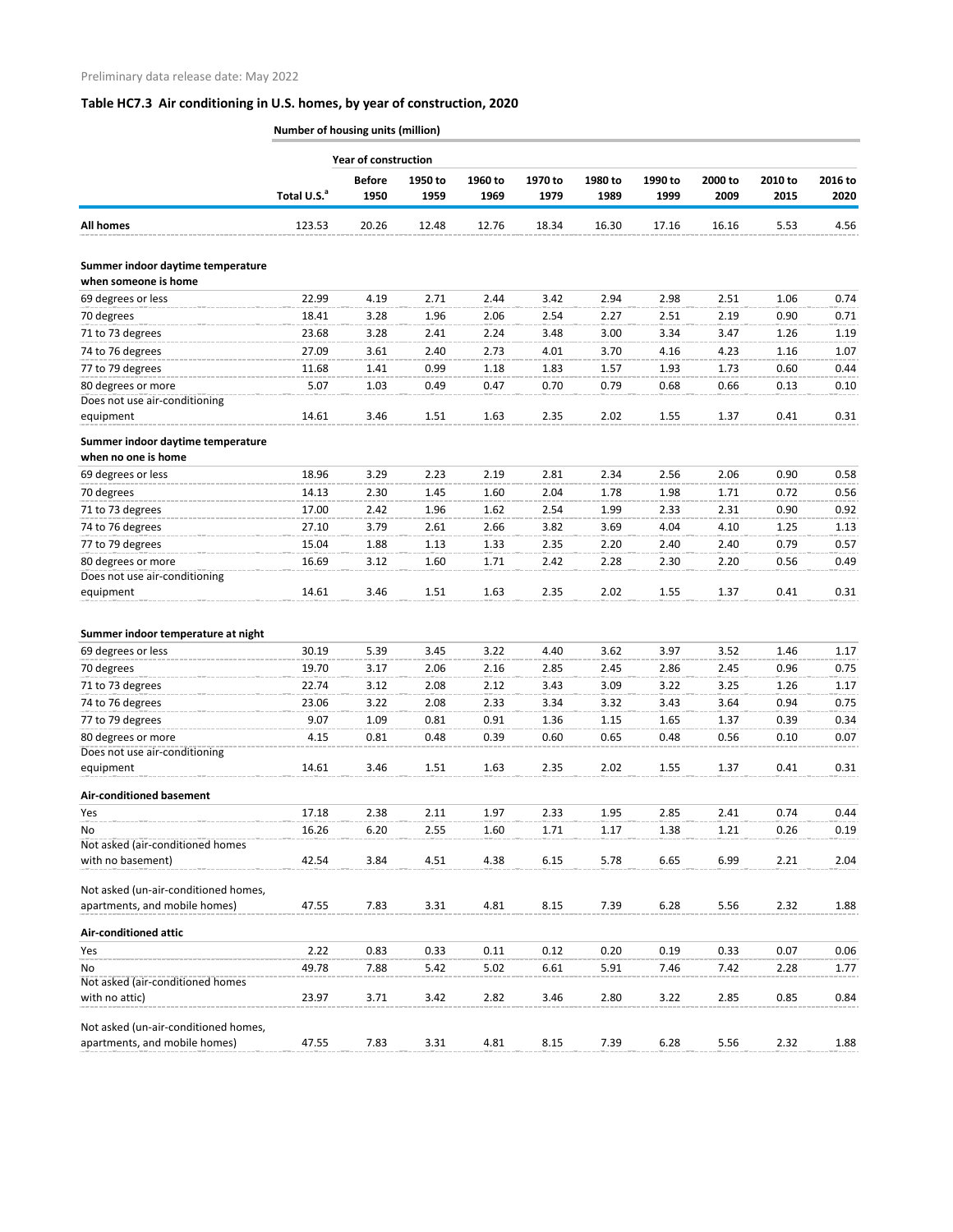| <b>Year of construction</b><br><b>Before</b><br>1950 to<br>1960 to<br>1970 to<br>1980 to<br>1990 to<br>2000 to<br>2010 to<br>2016 to<br>Total U.S. <sup>a</sup><br>1950<br>1959<br>1969<br>1979<br>1989<br>1999<br>2009<br>2015<br>2020<br><b>All homes</b><br>123.53<br>20.26<br>12.48<br>12.76<br>18.34<br>16.30<br>17.16<br>16.16<br>5.53<br>4.56<br>Air-conditioned attached garage<br>1.64<br>0.09<br>0.15<br>0.19<br>0.29<br>0.27<br>0.22<br>0.05<br>0.07<br>0.31<br>Yes<br>45.97<br>2.45<br>4.12<br>6.52<br>5.94<br>8.56<br>8.86<br>2.71<br>No<br>4.43<br>2.37<br>with no attached garage)<br>28.37<br>9.88<br>4.90<br>3.32<br>3.38<br>2.66<br>2.05<br>1.51<br>0.44<br>0.23<br>Not asked (un-air-conditioned homes,<br>apartments, and mobile homes)<br>47.55<br>7.83<br>3.31<br>4.81<br>8.15<br>7.39<br>6.28<br>5.56<br>2.32<br>1.88<br>Dehumidifier usage<br>Uses a dehumidifier<br>20.53<br>4.88<br>2.67<br>2.24<br>2.94<br>2.20<br>2.67<br>1.94<br>0.53<br>0.48<br>2.95<br>0.63<br>0.34<br>0.37<br>0.45<br>0.36<br>0.35<br>0.31<br>Uses only occasionally<br>0.08<br>0.08<br>0.68<br>8.30<br>1.90<br>1.15<br>0.95<br>1.32<br>0.90<br>1.06<br>0.20<br>0.15<br>Uses only during summer months<br>Uses about half of the year<br>0.08<br>3.14<br>0.72<br>0.43<br>0.33<br>0.39<br>0.35<br>0.38<br>0.36<br>0.09<br>Uses all or almost all of the year<br>6.11<br>0.59<br>0.78<br>0.58<br>0.88<br>0.59<br>1.63<br>0.75<br>0.16<br>0.16<br>Does not use a dehumidifier<br>103.00<br>15.38<br>9.81<br>10.52<br>15.40<br>14.49<br>14.22<br>5.00<br>4.08<br>14.10<br>Ceiling fans<br>89.45<br>13.40<br>8.61<br>8.41<br>12.60<br>11.91<br>14.00<br>13.01<br>4.08<br>3.43<br>Floor or window fans<br>54.39<br>10.89<br>6.27<br>5.95<br>8.57<br>7.04<br>6.98<br>5.69<br>1.75<br>1.25<br>Whole house fans<br>7.99<br>0.97<br>0.87<br>0.89<br>1.08<br>1.08<br>1.19<br>0.33<br>0.27<br>1.30<br>Attic fans<br>0.32<br>10.72<br>1.60<br>1.42<br>1.49<br>1.71<br>1.40<br>0.29<br>1.36<br>1.13<br>Number of ceiling fans used<br>3.87<br>5.74<br>4.39<br>3.15<br>1.45<br>34.08<br>6.86<br>4.34<br>3.15<br>1.12<br>0<br>19.94<br>0.54<br>3.85<br>2.04<br>2.02<br>3.51<br>2.85<br>2.60<br>1.95<br>0.57<br>1<br>$\overline{2}$<br>19.42<br>3.26<br>1.85<br>1.90<br>2.57<br>2.58<br>0.88<br>2.58<br>2.79<br>1.01<br>3<br>16.02<br>1.69<br>2.29<br>2.57<br>1.46<br>2.05<br>2.56<br>2.12<br>0.75<br>0.53<br>34.07<br>3.72<br>3.03<br>3.04<br>4.23<br>4.43<br>6.05<br>6.36<br>1.75<br>1.48<br>Most used ceiling fan usage<br>Uses a ceiling fan<br>13.40<br>89.45<br>8.61<br>8.41<br>12.60<br>11.91<br>14.00<br>13.01<br>4.08<br>3.43<br>Uses only occasionally<br>28.83<br>4.36<br>4.24<br>3.06<br>2.65<br>3.84<br>4.40<br>3.96<br>1.28<br>1.05<br>Uses only during summer months<br>22.13<br>3.94<br>2.43<br>2.37<br>3.14<br>2.82<br>3.22<br>2.75<br>0.74<br>0.73<br>Uses about half of the year<br>9.56<br>1.57<br>0.83<br>0.88<br>1.28<br>1.24<br>1.65<br>1.29<br>0.44<br>0.38<br>Uses all or almost all of the year<br>28.92<br>2.29<br>2.51<br>3.83<br>4.72<br>5.02<br>1.62<br>1.28<br>3.65<br>4.01<br>Does not use a ceiling fan<br>34.08<br>3.87<br>4.34<br>5.74<br>3.15<br>6.86<br>4.39<br>3.15<br>1.45<br>1.12<br>6.81<br>9.26<br>3.78<br>0<br>69.14<br>9.36<br>6.21<br>9.77<br>10.18<br>10.47<br>3.30<br>24.53<br>4.58<br>2.72<br>2.70<br>4.10<br>2.95<br>3.21<br>2.64<br>0.97<br>0.66<br>1<br>$\overline{2}$<br>18.85<br>2.24<br>2.77<br>0.39<br>3.85<br>2.09<br>2.80<br>2.35<br>1.85<br>0.50<br>3<br>7.04<br>0.89<br>1.51<br>0.81<br>1.09<br>0.86<br>0.81<br>0.74<br>0.21<br>0.10<br>3.96<br>0.95<br>0.41<br>0.35<br>0.61<br>0.42<br>0.60<br>0.45<br>0.08<br>0.10<br>4 or more |                                             | Number of housing units (million) |  |  |  |  |  |  |  |  |  |  |  |
|-----------------------------------------------------------------------------------------------------------------------------------------------------------------------------------------------------------------------------------------------------------------------------------------------------------------------------------------------------------------------------------------------------------------------------------------------------------------------------------------------------------------------------------------------------------------------------------------------------------------------------------------------------------------------------------------------------------------------------------------------------------------------------------------------------------------------------------------------------------------------------------------------------------------------------------------------------------------------------------------------------------------------------------------------------------------------------------------------------------------------------------------------------------------------------------------------------------------------------------------------------------------------------------------------------------------------------------------------------------------------------------------------------------------------------------------------------------------------------------------------------------------------------------------------------------------------------------------------------------------------------------------------------------------------------------------------------------------------------------------------------------------------------------------------------------------------------------------------------------------------------------------------------------------------------------------------------------------------------------------------------------------------------------------------------------------------------------------------------------------------------------------------------------------------------------------------------------------------------------------------------------------------------------------------------------------------------------------------------------------------------------------------------------------------------------------------------------------------------------------------------------------------------------------------------------------------------------------------------------------------------------------------------------------------------------------------------------------------------------------------------------------------------------------------------------------------------------------------------------------------------------------------------------------------------------------------------------------------------------------------------------------------------------------------------------------------------------------------------------------------------------------------------------------------------------------------------------------------------------------------------------------------------------------------------------------------------------------------------------------------------------------------------------------------------------------------------------------------------------------------------------------------------------------------------------------------------------------------------------------------------------------------------------------------------|---------------------------------------------|-----------------------------------|--|--|--|--|--|--|--|--|--|--|--|
|                                                                                                                                                                                                                                                                                                                                                                                                                                                                                                                                                                                                                                                                                                                                                                                                                                                                                                                                                                                                                                                                                                                                                                                                                                                                                                                                                                                                                                                                                                                                                                                                                                                                                                                                                                                                                                                                                                                                                                                                                                                                                                                                                                                                                                                                                                                                                                                                                                                                                                                                                                                                                                                                                                                                                                                                                                                                                                                                                                                                                                                                                                                                                                                                                                                                                                                                                                                                                                                                                                                                                                                                                                                                             |                                             |                                   |  |  |  |  |  |  |  |  |  |  |  |
|                                                                                                                                                                                                                                                                                                                                                                                                                                                                                                                                                                                                                                                                                                                                                                                                                                                                                                                                                                                                                                                                                                                                                                                                                                                                                                                                                                                                                                                                                                                                                                                                                                                                                                                                                                                                                                                                                                                                                                                                                                                                                                                                                                                                                                                                                                                                                                                                                                                                                                                                                                                                                                                                                                                                                                                                                                                                                                                                                                                                                                                                                                                                                                                                                                                                                                                                                                                                                                                                                                                                                                                                                                                                             |                                             |                                   |  |  |  |  |  |  |  |  |  |  |  |
|                                                                                                                                                                                                                                                                                                                                                                                                                                                                                                                                                                                                                                                                                                                                                                                                                                                                                                                                                                                                                                                                                                                                                                                                                                                                                                                                                                                                                                                                                                                                                                                                                                                                                                                                                                                                                                                                                                                                                                                                                                                                                                                                                                                                                                                                                                                                                                                                                                                                                                                                                                                                                                                                                                                                                                                                                                                                                                                                                                                                                                                                                                                                                                                                                                                                                                                                                                                                                                                                                                                                                                                                                                                                             |                                             |                                   |  |  |  |  |  |  |  |  |  |  |  |
|                                                                                                                                                                                                                                                                                                                                                                                                                                                                                                                                                                                                                                                                                                                                                                                                                                                                                                                                                                                                                                                                                                                                                                                                                                                                                                                                                                                                                                                                                                                                                                                                                                                                                                                                                                                                                                                                                                                                                                                                                                                                                                                                                                                                                                                                                                                                                                                                                                                                                                                                                                                                                                                                                                                                                                                                                                                                                                                                                                                                                                                                                                                                                                                                                                                                                                                                                                                                                                                                                                                                                                                                                                                                             |                                             |                                   |  |  |  |  |  |  |  |  |  |  |  |
|                                                                                                                                                                                                                                                                                                                                                                                                                                                                                                                                                                                                                                                                                                                                                                                                                                                                                                                                                                                                                                                                                                                                                                                                                                                                                                                                                                                                                                                                                                                                                                                                                                                                                                                                                                                                                                                                                                                                                                                                                                                                                                                                                                                                                                                                                                                                                                                                                                                                                                                                                                                                                                                                                                                                                                                                                                                                                                                                                                                                                                                                                                                                                                                                                                                                                                                                                                                                                                                                                                                                                                                                                                                                             |                                             |                                   |  |  |  |  |  |  |  |  |  |  |  |
|                                                                                                                                                                                                                                                                                                                                                                                                                                                                                                                                                                                                                                                                                                                                                                                                                                                                                                                                                                                                                                                                                                                                                                                                                                                                                                                                                                                                                                                                                                                                                                                                                                                                                                                                                                                                                                                                                                                                                                                                                                                                                                                                                                                                                                                                                                                                                                                                                                                                                                                                                                                                                                                                                                                                                                                                                                                                                                                                                                                                                                                                                                                                                                                                                                                                                                                                                                                                                                                                                                                                                                                                                                                                             |                                             |                                   |  |  |  |  |  |  |  |  |  |  |  |
|                                                                                                                                                                                                                                                                                                                                                                                                                                                                                                                                                                                                                                                                                                                                                                                                                                                                                                                                                                                                                                                                                                                                                                                                                                                                                                                                                                                                                                                                                                                                                                                                                                                                                                                                                                                                                                                                                                                                                                                                                                                                                                                                                                                                                                                                                                                                                                                                                                                                                                                                                                                                                                                                                                                                                                                                                                                                                                                                                                                                                                                                                                                                                                                                                                                                                                                                                                                                                                                                                                                                                                                                                                                                             | Not asked (air-conditioned homes            |                                   |  |  |  |  |  |  |  |  |  |  |  |
|                                                                                                                                                                                                                                                                                                                                                                                                                                                                                                                                                                                                                                                                                                                                                                                                                                                                                                                                                                                                                                                                                                                                                                                                                                                                                                                                                                                                                                                                                                                                                                                                                                                                                                                                                                                                                                                                                                                                                                                                                                                                                                                                                                                                                                                                                                                                                                                                                                                                                                                                                                                                                                                                                                                                                                                                                                                                                                                                                                                                                                                                                                                                                                                                                                                                                                                                                                                                                                                                                                                                                                                                                                                                             |                                             |                                   |  |  |  |  |  |  |  |  |  |  |  |
|                                                                                                                                                                                                                                                                                                                                                                                                                                                                                                                                                                                                                                                                                                                                                                                                                                                                                                                                                                                                                                                                                                                                                                                                                                                                                                                                                                                                                                                                                                                                                                                                                                                                                                                                                                                                                                                                                                                                                                                                                                                                                                                                                                                                                                                                                                                                                                                                                                                                                                                                                                                                                                                                                                                                                                                                                                                                                                                                                                                                                                                                                                                                                                                                                                                                                                                                                                                                                                                                                                                                                                                                                                                                             |                                             |                                   |  |  |  |  |  |  |  |  |  |  |  |
|                                                                                                                                                                                                                                                                                                                                                                                                                                                                                                                                                                                                                                                                                                                                                                                                                                                                                                                                                                                                                                                                                                                                                                                                                                                                                                                                                                                                                                                                                                                                                                                                                                                                                                                                                                                                                                                                                                                                                                                                                                                                                                                                                                                                                                                                                                                                                                                                                                                                                                                                                                                                                                                                                                                                                                                                                                                                                                                                                                                                                                                                                                                                                                                                                                                                                                                                                                                                                                                                                                                                                                                                                                                                             |                                             |                                   |  |  |  |  |  |  |  |  |  |  |  |
|                                                                                                                                                                                                                                                                                                                                                                                                                                                                                                                                                                                                                                                                                                                                                                                                                                                                                                                                                                                                                                                                                                                                                                                                                                                                                                                                                                                                                                                                                                                                                                                                                                                                                                                                                                                                                                                                                                                                                                                                                                                                                                                                                                                                                                                                                                                                                                                                                                                                                                                                                                                                                                                                                                                                                                                                                                                                                                                                                                                                                                                                                                                                                                                                                                                                                                                                                                                                                                                                                                                                                                                                                                                                             |                                             |                                   |  |  |  |  |  |  |  |  |  |  |  |
|                                                                                                                                                                                                                                                                                                                                                                                                                                                                                                                                                                                                                                                                                                                                                                                                                                                                                                                                                                                                                                                                                                                                                                                                                                                                                                                                                                                                                                                                                                                                                                                                                                                                                                                                                                                                                                                                                                                                                                                                                                                                                                                                                                                                                                                                                                                                                                                                                                                                                                                                                                                                                                                                                                                                                                                                                                                                                                                                                                                                                                                                                                                                                                                                                                                                                                                                                                                                                                                                                                                                                                                                                                                                             |                                             |                                   |  |  |  |  |  |  |  |  |  |  |  |
|                                                                                                                                                                                                                                                                                                                                                                                                                                                                                                                                                                                                                                                                                                                                                                                                                                                                                                                                                                                                                                                                                                                                                                                                                                                                                                                                                                                                                                                                                                                                                                                                                                                                                                                                                                                                                                                                                                                                                                                                                                                                                                                                                                                                                                                                                                                                                                                                                                                                                                                                                                                                                                                                                                                                                                                                                                                                                                                                                                                                                                                                                                                                                                                                                                                                                                                                                                                                                                                                                                                                                                                                                                                                             |                                             |                                   |  |  |  |  |  |  |  |  |  |  |  |
|                                                                                                                                                                                                                                                                                                                                                                                                                                                                                                                                                                                                                                                                                                                                                                                                                                                                                                                                                                                                                                                                                                                                                                                                                                                                                                                                                                                                                                                                                                                                                                                                                                                                                                                                                                                                                                                                                                                                                                                                                                                                                                                                                                                                                                                                                                                                                                                                                                                                                                                                                                                                                                                                                                                                                                                                                                                                                                                                                                                                                                                                                                                                                                                                                                                                                                                                                                                                                                                                                                                                                                                                                                                                             |                                             |                                   |  |  |  |  |  |  |  |  |  |  |  |
|                                                                                                                                                                                                                                                                                                                                                                                                                                                                                                                                                                                                                                                                                                                                                                                                                                                                                                                                                                                                                                                                                                                                                                                                                                                                                                                                                                                                                                                                                                                                                                                                                                                                                                                                                                                                                                                                                                                                                                                                                                                                                                                                                                                                                                                                                                                                                                                                                                                                                                                                                                                                                                                                                                                                                                                                                                                                                                                                                                                                                                                                                                                                                                                                                                                                                                                                                                                                                                                                                                                                                                                                                                                                             |                                             |                                   |  |  |  |  |  |  |  |  |  |  |  |
|                                                                                                                                                                                                                                                                                                                                                                                                                                                                                                                                                                                                                                                                                                                                                                                                                                                                                                                                                                                                                                                                                                                                                                                                                                                                                                                                                                                                                                                                                                                                                                                                                                                                                                                                                                                                                                                                                                                                                                                                                                                                                                                                                                                                                                                                                                                                                                                                                                                                                                                                                                                                                                                                                                                                                                                                                                                                                                                                                                                                                                                                                                                                                                                                                                                                                                                                                                                                                                                                                                                                                                                                                                                                             |                                             |                                   |  |  |  |  |  |  |  |  |  |  |  |
|                                                                                                                                                                                                                                                                                                                                                                                                                                                                                                                                                                                                                                                                                                                                                                                                                                                                                                                                                                                                                                                                                                                                                                                                                                                                                                                                                                                                                                                                                                                                                                                                                                                                                                                                                                                                                                                                                                                                                                                                                                                                                                                                                                                                                                                                                                                                                                                                                                                                                                                                                                                                                                                                                                                                                                                                                                                                                                                                                                                                                                                                                                                                                                                                                                                                                                                                                                                                                                                                                                                                                                                                                                                                             |                                             |                                   |  |  |  |  |  |  |  |  |  |  |  |
|                                                                                                                                                                                                                                                                                                                                                                                                                                                                                                                                                                                                                                                                                                                                                                                                                                                                                                                                                                                                                                                                                                                                                                                                                                                                                                                                                                                                                                                                                                                                                                                                                                                                                                                                                                                                                                                                                                                                                                                                                                                                                                                                                                                                                                                                                                                                                                                                                                                                                                                                                                                                                                                                                                                                                                                                                                                                                                                                                                                                                                                                                                                                                                                                                                                                                                                                                                                                                                                                                                                                                                                                                                                                             | Fan types used (more than one may<br>apply) |                                   |  |  |  |  |  |  |  |  |  |  |  |
|                                                                                                                                                                                                                                                                                                                                                                                                                                                                                                                                                                                                                                                                                                                                                                                                                                                                                                                                                                                                                                                                                                                                                                                                                                                                                                                                                                                                                                                                                                                                                                                                                                                                                                                                                                                                                                                                                                                                                                                                                                                                                                                                                                                                                                                                                                                                                                                                                                                                                                                                                                                                                                                                                                                                                                                                                                                                                                                                                                                                                                                                                                                                                                                                                                                                                                                                                                                                                                                                                                                                                                                                                                                                             |                                             |                                   |  |  |  |  |  |  |  |  |  |  |  |
|                                                                                                                                                                                                                                                                                                                                                                                                                                                                                                                                                                                                                                                                                                                                                                                                                                                                                                                                                                                                                                                                                                                                                                                                                                                                                                                                                                                                                                                                                                                                                                                                                                                                                                                                                                                                                                                                                                                                                                                                                                                                                                                                                                                                                                                                                                                                                                                                                                                                                                                                                                                                                                                                                                                                                                                                                                                                                                                                                                                                                                                                                                                                                                                                                                                                                                                                                                                                                                                                                                                                                                                                                                                                             |                                             |                                   |  |  |  |  |  |  |  |  |  |  |  |
|                                                                                                                                                                                                                                                                                                                                                                                                                                                                                                                                                                                                                                                                                                                                                                                                                                                                                                                                                                                                                                                                                                                                                                                                                                                                                                                                                                                                                                                                                                                                                                                                                                                                                                                                                                                                                                                                                                                                                                                                                                                                                                                                                                                                                                                                                                                                                                                                                                                                                                                                                                                                                                                                                                                                                                                                                                                                                                                                                                                                                                                                                                                                                                                                                                                                                                                                                                                                                                                                                                                                                                                                                                                                             |                                             |                                   |  |  |  |  |  |  |  |  |  |  |  |
|                                                                                                                                                                                                                                                                                                                                                                                                                                                                                                                                                                                                                                                                                                                                                                                                                                                                                                                                                                                                                                                                                                                                                                                                                                                                                                                                                                                                                                                                                                                                                                                                                                                                                                                                                                                                                                                                                                                                                                                                                                                                                                                                                                                                                                                                                                                                                                                                                                                                                                                                                                                                                                                                                                                                                                                                                                                                                                                                                                                                                                                                                                                                                                                                                                                                                                                                                                                                                                                                                                                                                                                                                                                                             |                                             |                                   |  |  |  |  |  |  |  |  |  |  |  |
|                                                                                                                                                                                                                                                                                                                                                                                                                                                                                                                                                                                                                                                                                                                                                                                                                                                                                                                                                                                                                                                                                                                                                                                                                                                                                                                                                                                                                                                                                                                                                                                                                                                                                                                                                                                                                                                                                                                                                                                                                                                                                                                                                                                                                                                                                                                                                                                                                                                                                                                                                                                                                                                                                                                                                                                                                                                                                                                                                                                                                                                                                                                                                                                                                                                                                                                                                                                                                                                                                                                                                                                                                                                                             |                                             |                                   |  |  |  |  |  |  |  |  |  |  |  |
|                                                                                                                                                                                                                                                                                                                                                                                                                                                                                                                                                                                                                                                                                                                                                                                                                                                                                                                                                                                                                                                                                                                                                                                                                                                                                                                                                                                                                                                                                                                                                                                                                                                                                                                                                                                                                                                                                                                                                                                                                                                                                                                                                                                                                                                                                                                                                                                                                                                                                                                                                                                                                                                                                                                                                                                                                                                                                                                                                                                                                                                                                                                                                                                                                                                                                                                                                                                                                                                                                                                                                                                                                                                                             |                                             |                                   |  |  |  |  |  |  |  |  |  |  |  |
|                                                                                                                                                                                                                                                                                                                                                                                                                                                                                                                                                                                                                                                                                                                                                                                                                                                                                                                                                                                                                                                                                                                                                                                                                                                                                                                                                                                                                                                                                                                                                                                                                                                                                                                                                                                                                                                                                                                                                                                                                                                                                                                                                                                                                                                                                                                                                                                                                                                                                                                                                                                                                                                                                                                                                                                                                                                                                                                                                                                                                                                                                                                                                                                                                                                                                                                                                                                                                                                                                                                                                                                                                                                                             |                                             |                                   |  |  |  |  |  |  |  |  |  |  |  |
|                                                                                                                                                                                                                                                                                                                                                                                                                                                                                                                                                                                                                                                                                                                                                                                                                                                                                                                                                                                                                                                                                                                                                                                                                                                                                                                                                                                                                                                                                                                                                                                                                                                                                                                                                                                                                                                                                                                                                                                                                                                                                                                                                                                                                                                                                                                                                                                                                                                                                                                                                                                                                                                                                                                                                                                                                                                                                                                                                                                                                                                                                                                                                                                                                                                                                                                                                                                                                                                                                                                                                                                                                                                                             |                                             |                                   |  |  |  |  |  |  |  |  |  |  |  |
|                                                                                                                                                                                                                                                                                                                                                                                                                                                                                                                                                                                                                                                                                                                                                                                                                                                                                                                                                                                                                                                                                                                                                                                                                                                                                                                                                                                                                                                                                                                                                                                                                                                                                                                                                                                                                                                                                                                                                                                                                                                                                                                                                                                                                                                                                                                                                                                                                                                                                                                                                                                                                                                                                                                                                                                                                                                                                                                                                                                                                                                                                                                                                                                                                                                                                                                                                                                                                                                                                                                                                                                                                                                                             |                                             |                                   |  |  |  |  |  |  |  |  |  |  |  |
|                                                                                                                                                                                                                                                                                                                                                                                                                                                                                                                                                                                                                                                                                                                                                                                                                                                                                                                                                                                                                                                                                                                                                                                                                                                                                                                                                                                                                                                                                                                                                                                                                                                                                                                                                                                                                                                                                                                                                                                                                                                                                                                                                                                                                                                                                                                                                                                                                                                                                                                                                                                                                                                                                                                                                                                                                                                                                                                                                                                                                                                                                                                                                                                                                                                                                                                                                                                                                                                                                                                                                                                                                                                                             | 4 or more                                   |                                   |  |  |  |  |  |  |  |  |  |  |  |
|                                                                                                                                                                                                                                                                                                                                                                                                                                                                                                                                                                                                                                                                                                                                                                                                                                                                                                                                                                                                                                                                                                                                                                                                                                                                                                                                                                                                                                                                                                                                                                                                                                                                                                                                                                                                                                                                                                                                                                                                                                                                                                                                                                                                                                                                                                                                                                                                                                                                                                                                                                                                                                                                                                                                                                                                                                                                                                                                                                                                                                                                                                                                                                                                                                                                                                                                                                                                                                                                                                                                                                                                                                                                             |                                             |                                   |  |  |  |  |  |  |  |  |  |  |  |
|                                                                                                                                                                                                                                                                                                                                                                                                                                                                                                                                                                                                                                                                                                                                                                                                                                                                                                                                                                                                                                                                                                                                                                                                                                                                                                                                                                                                                                                                                                                                                                                                                                                                                                                                                                                                                                                                                                                                                                                                                                                                                                                                                                                                                                                                                                                                                                                                                                                                                                                                                                                                                                                                                                                                                                                                                                                                                                                                                                                                                                                                                                                                                                                                                                                                                                                                                                                                                                                                                                                                                                                                                                                                             |                                             |                                   |  |  |  |  |  |  |  |  |  |  |  |
|                                                                                                                                                                                                                                                                                                                                                                                                                                                                                                                                                                                                                                                                                                                                                                                                                                                                                                                                                                                                                                                                                                                                                                                                                                                                                                                                                                                                                                                                                                                                                                                                                                                                                                                                                                                                                                                                                                                                                                                                                                                                                                                                                                                                                                                                                                                                                                                                                                                                                                                                                                                                                                                                                                                                                                                                                                                                                                                                                                                                                                                                                                                                                                                                                                                                                                                                                                                                                                                                                                                                                                                                                                                                             |                                             |                                   |  |  |  |  |  |  |  |  |  |  |  |
|                                                                                                                                                                                                                                                                                                                                                                                                                                                                                                                                                                                                                                                                                                                                                                                                                                                                                                                                                                                                                                                                                                                                                                                                                                                                                                                                                                                                                                                                                                                                                                                                                                                                                                                                                                                                                                                                                                                                                                                                                                                                                                                                                                                                                                                                                                                                                                                                                                                                                                                                                                                                                                                                                                                                                                                                                                                                                                                                                                                                                                                                                                                                                                                                                                                                                                                                                                                                                                                                                                                                                                                                                                                                             |                                             |                                   |  |  |  |  |  |  |  |  |  |  |  |
|                                                                                                                                                                                                                                                                                                                                                                                                                                                                                                                                                                                                                                                                                                                                                                                                                                                                                                                                                                                                                                                                                                                                                                                                                                                                                                                                                                                                                                                                                                                                                                                                                                                                                                                                                                                                                                                                                                                                                                                                                                                                                                                                                                                                                                                                                                                                                                                                                                                                                                                                                                                                                                                                                                                                                                                                                                                                                                                                                                                                                                                                                                                                                                                                                                                                                                                                                                                                                                                                                                                                                                                                                                                                             |                                             |                                   |  |  |  |  |  |  |  |  |  |  |  |
|                                                                                                                                                                                                                                                                                                                                                                                                                                                                                                                                                                                                                                                                                                                                                                                                                                                                                                                                                                                                                                                                                                                                                                                                                                                                                                                                                                                                                                                                                                                                                                                                                                                                                                                                                                                                                                                                                                                                                                                                                                                                                                                                                                                                                                                                                                                                                                                                                                                                                                                                                                                                                                                                                                                                                                                                                                                                                                                                                                                                                                                                                                                                                                                                                                                                                                                                                                                                                                                                                                                                                                                                                                                                             |                                             |                                   |  |  |  |  |  |  |  |  |  |  |  |
|                                                                                                                                                                                                                                                                                                                                                                                                                                                                                                                                                                                                                                                                                                                                                                                                                                                                                                                                                                                                                                                                                                                                                                                                                                                                                                                                                                                                                                                                                                                                                                                                                                                                                                                                                                                                                                                                                                                                                                                                                                                                                                                                                                                                                                                                                                                                                                                                                                                                                                                                                                                                                                                                                                                                                                                                                                                                                                                                                                                                                                                                                                                                                                                                                                                                                                                                                                                                                                                                                                                                                                                                                                                                             |                                             |                                   |  |  |  |  |  |  |  |  |  |  |  |
|                                                                                                                                                                                                                                                                                                                                                                                                                                                                                                                                                                                                                                                                                                                                                                                                                                                                                                                                                                                                                                                                                                                                                                                                                                                                                                                                                                                                                                                                                                                                                                                                                                                                                                                                                                                                                                                                                                                                                                                                                                                                                                                                                                                                                                                                                                                                                                                                                                                                                                                                                                                                                                                                                                                                                                                                                                                                                                                                                                                                                                                                                                                                                                                                                                                                                                                                                                                                                                                                                                                                                                                                                                                                             |                                             |                                   |  |  |  |  |  |  |  |  |  |  |  |
|                                                                                                                                                                                                                                                                                                                                                                                                                                                                                                                                                                                                                                                                                                                                                                                                                                                                                                                                                                                                                                                                                                                                                                                                                                                                                                                                                                                                                                                                                                                                                                                                                                                                                                                                                                                                                                                                                                                                                                                                                                                                                                                                                                                                                                                                                                                                                                                                                                                                                                                                                                                                                                                                                                                                                                                                                                                                                                                                                                                                                                                                                                                                                                                                                                                                                                                                                                                                                                                                                                                                                                                                                                                                             | Number of floor or window fans used         |                                   |  |  |  |  |  |  |  |  |  |  |  |
|                                                                                                                                                                                                                                                                                                                                                                                                                                                                                                                                                                                                                                                                                                                                                                                                                                                                                                                                                                                                                                                                                                                                                                                                                                                                                                                                                                                                                                                                                                                                                                                                                                                                                                                                                                                                                                                                                                                                                                                                                                                                                                                                                                                                                                                                                                                                                                                                                                                                                                                                                                                                                                                                                                                                                                                                                                                                                                                                                                                                                                                                                                                                                                                                                                                                                                                                                                                                                                                                                                                                                                                                                                                                             |                                             |                                   |  |  |  |  |  |  |  |  |  |  |  |
|                                                                                                                                                                                                                                                                                                                                                                                                                                                                                                                                                                                                                                                                                                                                                                                                                                                                                                                                                                                                                                                                                                                                                                                                                                                                                                                                                                                                                                                                                                                                                                                                                                                                                                                                                                                                                                                                                                                                                                                                                                                                                                                                                                                                                                                                                                                                                                                                                                                                                                                                                                                                                                                                                                                                                                                                                                                                                                                                                                                                                                                                                                                                                                                                                                                                                                                                                                                                                                                                                                                                                                                                                                                                             |                                             |                                   |  |  |  |  |  |  |  |  |  |  |  |
|                                                                                                                                                                                                                                                                                                                                                                                                                                                                                                                                                                                                                                                                                                                                                                                                                                                                                                                                                                                                                                                                                                                                                                                                                                                                                                                                                                                                                                                                                                                                                                                                                                                                                                                                                                                                                                                                                                                                                                                                                                                                                                                                                                                                                                                                                                                                                                                                                                                                                                                                                                                                                                                                                                                                                                                                                                                                                                                                                                                                                                                                                                                                                                                                                                                                                                                                                                                                                                                                                                                                                                                                                                                                             |                                             |                                   |  |  |  |  |  |  |  |  |  |  |  |
|                                                                                                                                                                                                                                                                                                                                                                                                                                                                                                                                                                                                                                                                                                                                                                                                                                                                                                                                                                                                                                                                                                                                                                                                                                                                                                                                                                                                                                                                                                                                                                                                                                                                                                                                                                                                                                                                                                                                                                                                                                                                                                                                                                                                                                                                                                                                                                                                                                                                                                                                                                                                                                                                                                                                                                                                                                                                                                                                                                                                                                                                                                                                                                                                                                                                                                                                                                                                                                                                                                                                                                                                                                                                             |                                             |                                   |  |  |  |  |  |  |  |  |  |  |  |
|                                                                                                                                                                                                                                                                                                                                                                                                                                                                                                                                                                                                                                                                                                                                                                                                                                                                                                                                                                                                                                                                                                                                                                                                                                                                                                                                                                                                                                                                                                                                                                                                                                                                                                                                                                                                                                                                                                                                                                                                                                                                                                                                                                                                                                                                                                                                                                                                                                                                                                                                                                                                                                                                                                                                                                                                                                                                                                                                                                                                                                                                                                                                                                                                                                                                                                                                                                                                                                                                                                                                                                                                                                                                             |                                             |                                   |  |  |  |  |  |  |  |  |  |  |  |

Source: U.S. Energy Information Administration, Office of Energy Demand and Integrated Statistics, Form EIA-457A of the *2020 Residential Energy Consumption Survey* Notes: Because of rounding, data may not sum to totals. See RECS Terminology for the definitions of terms used in these tables.

<sup>a</sup> Total U.S. includes all primary occupied housing units in the 50 states and the District of Columbia. Vacant housing units, seasonal units, second homes, military houses, and group quarters are excluded.

Q = Data withheld because either the relative standard error (RSE) was greater than 50% or fewer than 10 households were in the reporting sample. N = No households in reporting sample.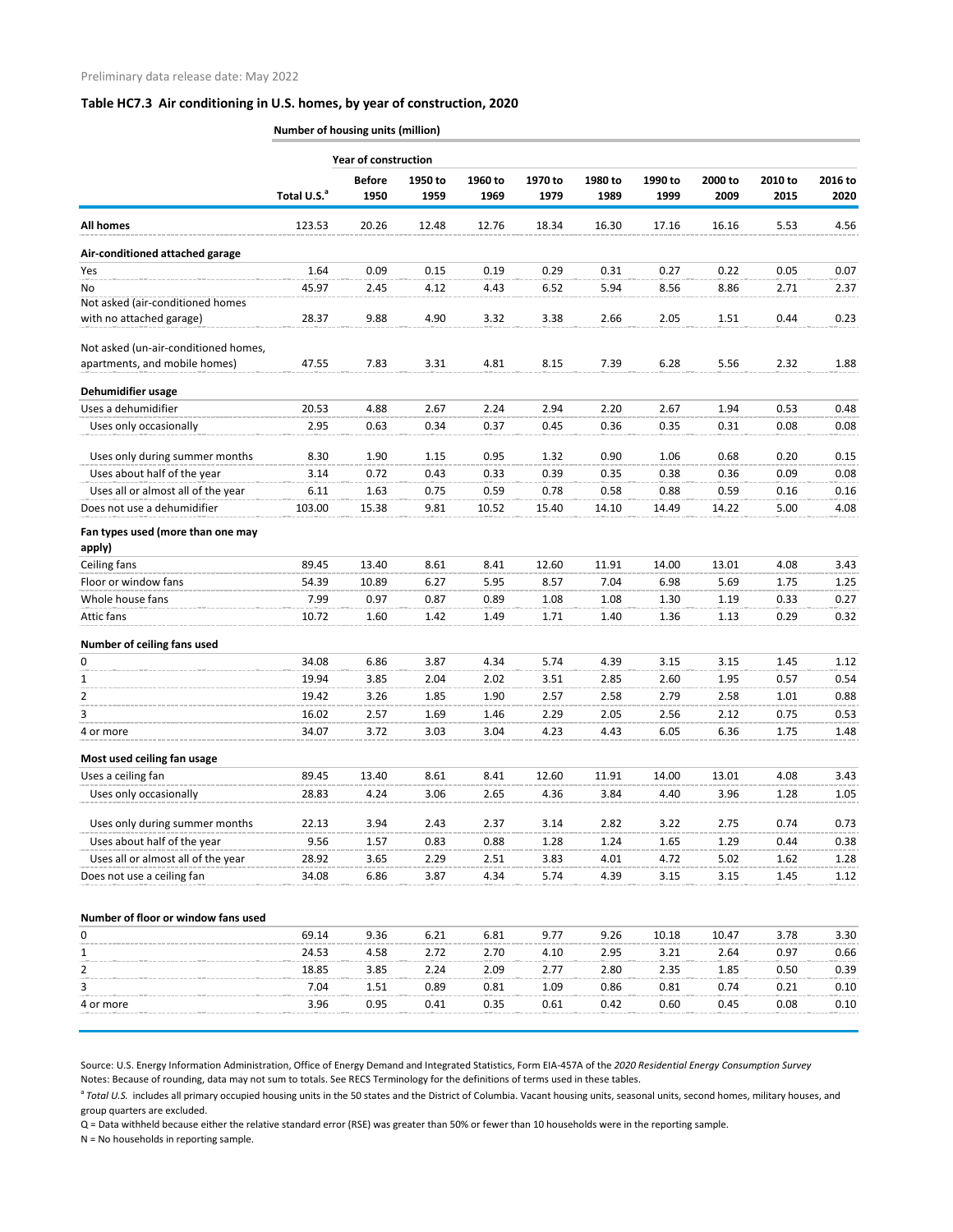|                                                                                                   | RSEs for number of housing units |                             |                 |                 |                 |                 |                 |                 |                 |                 |
|---------------------------------------------------------------------------------------------------|----------------------------------|-----------------------------|-----------------|-----------------|-----------------|-----------------|-----------------|-----------------|-----------------|-----------------|
|                                                                                                   |                                  | <b>Year of construction</b> |                 |                 |                 |                 |                 |                 |                 |                 |
|                                                                                                   | Total U.S. <sup>a</sup>          | <b>Before</b><br>1950       | 1950 to<br>1959 | 1960 to<br>1969 | 1970 to<br>1979 | 1980 to<br>1989 | 1990 to<br>1999 | 2000 to<br>2009 | 2010 to<br>2015 | 2016 to<br>2020 |
| <b>All homes</b>                                                                                  | 0.00                             | 0.00                        | 0.00            | 0.00            | 0.00            | 0.00            | 0.00            | 0.00            | 2.84            | 3.44            |
| Air-conditioning equipment                                                                        |                                  |                             |                 |                 |                 |                 |                 |                 |                 |                 |
| Uses air-conditioning equipment                                                                   | 0.36                             | 0.99                        | 0.99            | 1.08            | 0.79            | 0.96            | 0.79            | 0.63            | 3.10            | 3.82            |
| Does not use air-conditioning                                                                     |                                  |                             |                 |                 |                 |                 |                 |                 |                 |                 |
| equipment                                                                                         | 2.70                             | 4.83                        | 7.21            | 7.36            | 5.38            | 6.81            | 7.99            | 6.84            | 12.49           | 13.78           |
| Apartment primarily air conditioned<br>by equipment that serves multiple<br>units in the building |                                  |                             |                 |                 |                 |                 |                 |                 |                 |                 |
| Yes                                                                                               | 4.12                             | 13.03                       | 15.31           | 10.63           | 10.62           | 9.52            | 12.96           | 9.56            | 13.44           | 12.79           |
| No                                                                                                | 1.64                             | 5.30                        | 9.45            | 6.35            | 4.83            | 5.74            | 7.46            | 6.24            | 9.56            | 12.31           |
| Does not use air-conditioning<br>equipment                                                        | 3.88                             | 9.45                        | 17.01           | 12.07           | 10.14           | 12.74           | 12.88           | 12.91           | 20.54           | 25.47           |
| Not asked (single family and mobile<br>homes)                                                     | 0.00                             | 1.49                        | 1.47            | 1.70            | 1.47            | 1.59            | 1.48            | 1.47            | 3.89            | 3.85            |
| Main type of air-conditioning<br>equipment used<br>Central air-conditioning equipment             |                                  |                             |                 |                 |                 |                 |                 |                 |                 |                 |
| (including central heat pump)                                                                     | 0.57                             | 2.66                        | 2.14            | 2.14            | 1.55            | 1.61            | 1.17            | 0.94            | 3.31            | 4.09            |
| Ductless heat pump (mini-split)                                                                   | 6.82                             | 11.66                       | 17.62           | 22.48           | 16.88           | 21.11           | 26.26           | 21.69           | 27.41           | 26.91           |
| Window or wall air conditioner                                                                    | 2.05                             | 3.52                        | 5.32            | 5.16            | 4.50            | 6.10            | 6.69            | 9.68            | 14.37           | 18.31           |
| Portable air conditioner                                                                          | 5.77                             | 11.05                       | 16.67           | 14.76           | 16.06           | 16.46           | 16.46           | 19.70           | 29.48           | 33.15           |
| Evaporative or swamp cooler                                                                       | 8.39                             | 30.23                       | 20.41           | 25.28           | 18.94           | 23.72           | 22.67           | 24.78           | 100.30          | 0.00            |
| Does not use air-conditioning<br>equipment                                                        | 2.70                             | 4.83                        | 7.21            | 7.36            | 5.38            | 6.81            | 7.99            | 6.84            | 12.49           | 13.78           |
| Main air-conditioning equipment age                                                               |                                  |                             |                 |                 |                 |                 |                 |                 |                 |                 |
| Less than 2 years old                                                                             | 2.46                             | 6.10                        | 7.67            | 6.73            | 4.80            | 6.96            | 6.27            | 5.60            | 16.49           | 6.55            |
| 2 to 4 years old                                                                                  | 1.90                             | 5.03                        | 5.38            | 6.47            | 5.27            | 5.38            | 4.83            | 5.47            | 10.64           | 5.47            |
| 5 to 9 years old                                                                                  | 1.35                             | 3.41                        | 3.84            | 4.40            | 3.76            | 4.11            | 4.75            | 5.00            | 4.67            | 13.50           |
| 10 to 14 years old                                                                                | 1.99                             | 5.55                        | 6.14            | 5.96            | 5.26            | 5.35            | 6.36            | 3.92            | 8.70            | 51.81           |
| 15 to 19 years old                                                                                | 2.71                             | 6.52                        | 7.63            | 8.83            | 8.29            | 7.87            | 7.19            | 4.63            | 88.51           | 100.56          |
| 20 or more years old                                                                              | 3.06                             | 9.04                        | 9.79            | 7.91            | 6.68            | 6.83            | 5.84            | 10.22           | 0.00            | 0.00            |
| Does not use air-conditioning                                                                     |                                  |                             |                 |                 |                 |                 |                 |                 |                 |                 |
| equipment                                                                                         | 2.70                             | 4.83                        | 7.21            | 7.36            | 5.38            | 6.81            | 7.99            | 6.84            | 12.49           | 13.78           |
| Secondary type of air-conditioning<br>equipment used                                              |                                  |                             |                 |                 |                 |                 |                 |                 |                 |                 |
| No other equipment used                                                                           | 0.48                             | 1.46                        | 1.38            | 1.33            | 1.12            | 1.21            | 1.06            | 0.82            | 3.56            | 3.94            |
| Central air-conditioning equipment                                                                |                                  |                             |                 |                 |                 |                 |                 |                 |                 |                 |
| (including central heat pump)<br>Ductless heat pump (mini-split)                                  | 9.79<br>10.68                    | 36.80<br>21.05              | 31.46<br>39.24  | 35.44<br>36.04  | 20.40<br>28.35  | 27.41<br>23.41  | 20.74<br>23.30  | 21.05<br>25.22  | 78.78<br>35.20  | 49.48<br>38.76  |
| Window or wall air conditioner                                                                    | 4.16                             | 8.88                        | 11.28           | 12.77           | 11.84           | 14.00           | 12.57           | 14.28           | 33.71           | 31.97           |
| Portable air conditioner                                                                          | 5.52                             | 14.41                       | 15.59           | 17.89           | 16.37           | 14.62           | 14.25           | 18.44           | 30.97           | 39.04           |
| Evaporative or swamp cooler                                                                       | 15.63                            | 70.99                       | 51.29           | 51.70           | 40.71           | 28.89           | 33.19           | 46.55           | 100.63          | 76.66           |
| Does not use air-conditioning<br>equipment                                                        | 2.70                             | 4.83                        | 7.21            | 7.36            | 5.38            | 6.81            | 7.99            | 6.84            | 12.49           | 13.78           |
| Number of ductless heat pump indoor                                                               |                                  |                             |                 |                 |                 |                 |                 |                 |                 |                 |
| units<br>One                                                                                      | 9.21                             | 17.43                       | 25.41           | 28.55           | 17.31           | 24.45           | 21.54           | 22.82           | 34.66           | 40.69           |
| Two                                                                                               | 10.49                            | 18.07                       | 37.10           | 48.76           | 31.10           | 24.05           | 41.17           | 28.33           | 52.36           | 44.17           |
| Three                                                                                             | 16.59                            | 34.12                       | 39.55           | 80.72           | 39.83           | 46.06           | 46.12           | 69.16           | 35.59           | 51.46           |
| Four or more                                                                                      | 13.67                            | 31.94                       | 36.48           | 34.60           | 44.66           | 32.62           | 50.73           | 33.13           | 62.40           | 52.35           |
| Does not use a ductless heat pump<br>Does not use air-conditioning                                | 0.38                             | 1.00                        | 1.06            | 1.13            | 0.84            | 1.18            | 0.81            | 0.70            | 3.15            | 3.72            |
| equipment                                                                                         | 2.70                             | 4.83                        | 7.21            | 7.36            | 5.38            | 6.81            | 7.99            | 6.84            | 12.49           | 13.78           |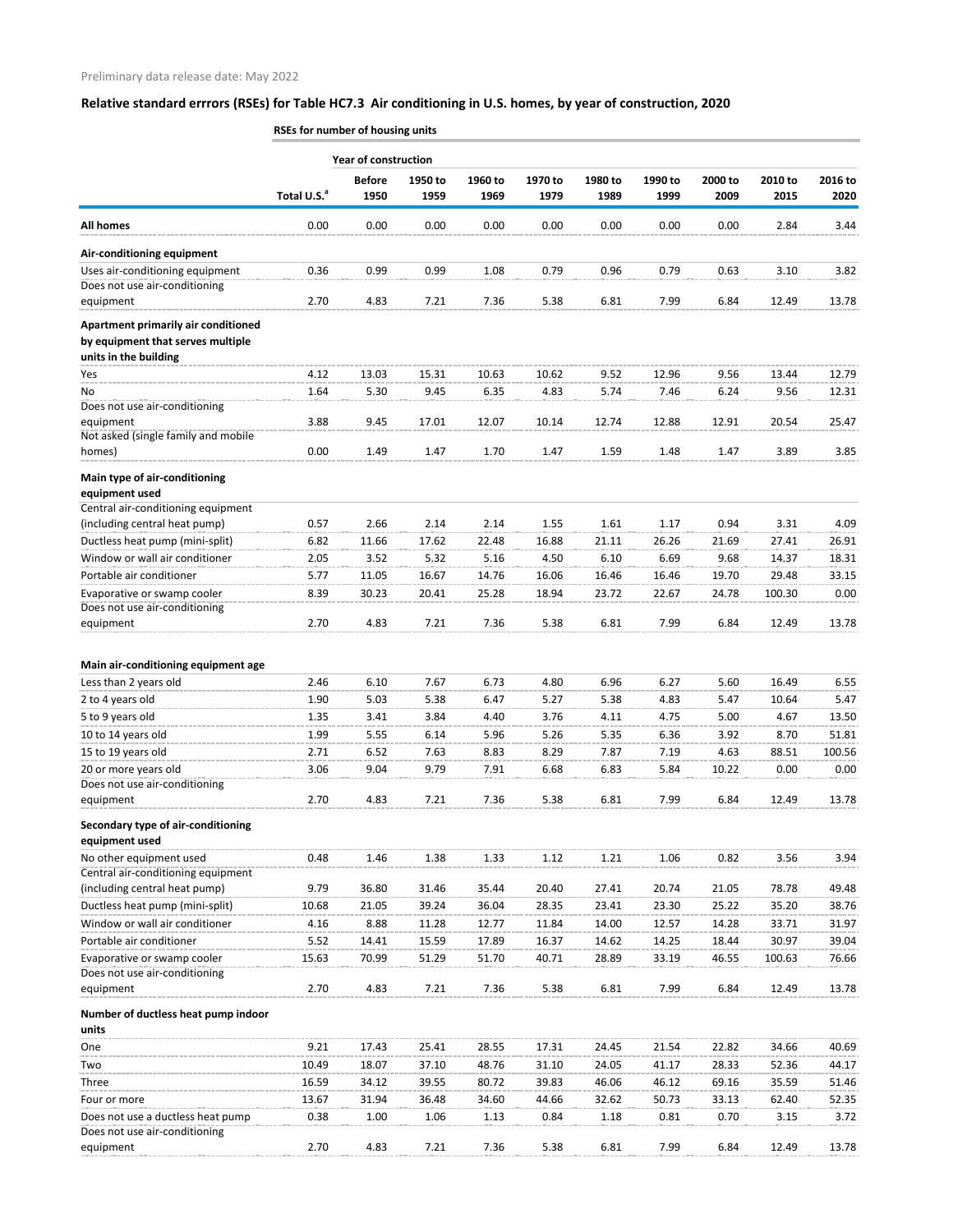|                                                                         | RSEs for number of housing units |                             |                 |                 |                 |                 |                 |                 |                 |                 |  |  |  |
|-------------------------------------------------------------------------|----------------------------------|-----------------------------|-----------------|-----------------|-----------------|-----------------|-----------------|-----------------|-----------------|-----------------|--|--|--|
|                                                                         |                                  | <b>Year of construction</b> |                 |                 |                 |                 |                 |                 |                 |                 |  |  |  |
|                                                                         | Total U.S. <sup>a</sup>          | <b>Before</b><br>1950       | 1950 to<br>1959 | 1960 to<br>1969 | 1970 to<br>1979 | 1980 to<br>1989 | 1990 to<br>1999 | 2000 to<br>2009 | 2010 to<br>2015 | 2016 to<br>2020 |  |  |  |
| <b>All homes</b>                                                        | 0.00                             | 0.00                        | 0.00            | 0.00            | 0.00            | 0.00            | 0.00            | 0.00            | 2.84            | 3.44            |  |  |  |
| Number of window or wall air<br>conditioners used                       |                                  |                             |                 |                 |                 |                 |                 |                 |                 |                 |  |  |  |
| One                                                                     | 2.63                             | 4.92                        | 6.98            | 8.95            | 5.77            | 8.33            | 8.93            | 11.33           | 19.96           | 21.38           |  |  |  |
| Two                                                                     | 3.21                             | 5.49                        | 8.18            | 10.87           | 8.28            | 8.49            | 11.55           | 15.29           | 24.69           | 31.12           |  |  |  |
| Three                                                                   | 4.52                             | 7.59                        | 11.76           | 13.16           | 15.23           | 15.18           | 16.42           | 20.57           | 44.23           | 44.58           |  |  |  |
| Four or more                                                            | 6.10                             | 9.55                        | 15.93           | 23.87           | 18.41           | 25.11           | 20.57           | 32.83           | 59.87           | 44.89           |  |  |  |
| Does not use window or wall air                                         |                                  |                             |                 |                 |                 |                 |                 |                 |                 |                 |  |  |  |
| conditioners                                                            | 0.58                             | 2.75                        | 2.08            | 2.19            | 1.83            | 1.62            | 1.17            | 0.97            | 3.40            | 4.07            |  |  |  |
| Does not use air-conditioning                                           |                                  |                             |                 |                 |                 |                 |                 |                 |                 |                 |  |  |  |
| equipment                                                               | 2.70                             | 4.83                        | 7.21            | 7.36            | 5.38            | 6.81            | 7.99            | 6.84            | 12.49           | 13.78           |  |  |  |
| Number of portable air conditioners<br>used                             |                                  |                             |                 |                 |                 |                 |                 |                 |                 |                 |  |  |  |
| One                                                                     | 4.80                             | 9.17                        | 13.34           | 12.27           | 12.81           | 13.66           | 16.39           | 16.91           | 25.16           | 26.24           |  |  |  |
| Two                                                                     | 9.08                             | 16.31                       | 25.67           | 36.11           | 32.16           | 22.72           | 20.22           | 25.47           | 40.62           | 73.68           |  |  |  |
| Three                                                                   | 15.80                            | 30.04                       | 41.85           | 45.45           | 37.91           | 70.82           | 45.32           | 88.37           | 100.30          | 0.00            |  |  |  |
| Four or more                                                            | 23.68                            | 45.05                       | 0.00            | 76.62           | 64.04           | 47.77           | 66.30           | 100.43          | 0.00            | 0.00            |  |  |  |
| Does not use portable air conditioners<br>Does not use air-conditioning | 0.43                             | 1.20                        | 1.26            | 1.21            | 1.00            | 1.02            | 0.97            | 0.71            | 3.31            | 3.92            |  |  |  |
| equipment                                                               | 2.70                             | 4.83                        | 7.21            | 7.36            | 5.38            | 6.81            | 7.99            | 6.84            | 12.49           | 13.78           |  |  |  |
| Has thermostat                                                          |                                  |                             |                 |                 |                 |                 |                 |                 |                 |                 |  |  |  |
| Yes                                                                     | 0.34                             | 1.05                        | 1.41            | 1.38            | 0.97            | 0.79            | 0.71            | 0.58            | 3.18            | 3.59            |  |  |  |
| Smart or internet-connected                                             |                                  |                             |                 |                 |                 |                 |                 |                 |                 |                 |  |  |  |
| thermostat                                                              | 2.22                             | 7.77                        | 8.83            | 8.95            | 8.60            | 6.67            | 5.95            | 4.76            | 8.93            | 8.91            |  |  |  |
| Programmable thermostat                                                 | 0.88                             | 2.54                        | 2.99            | 3.28            | 2.10            | 2.87            | 2.56            | 2.24            | 4.64            | 5.15            |  |  |  |
| Non-programmable thermostat                                             | 1.29                             | 3.11                        | 4.09            | 3.62            | 2.73            | 3.47            | 3.21            | 3.21            | 7.63            | 10.73           |  |  |  |
| No                                                                      | 2.69                             | 4.94                        | 9.41            | 7.87            | 6.88            | 7.31            | 7.73            | 10.79           | 18.79           | 20.08           |  |  |  |
| Does not use heating or air-                                            |                                  |                             |                 |                 |                 |                 |                 |                 |                 |                 |  |  |  |
| conditioning equipment                                                  | 8.80                             | 25.64                       | 27.19           | 31.87           | 17.59           | 21.59           | 25.81           | 26.83           | 38.74           | 72.59           |  |  |  |
| Air-conditioning equipment control                                      |                                  |                             |                 |                 |                 |                 |                 |                 |                 |                 |  |  |  |
| Sets one temperature and leaves it                                      |                                  |                             |                 |                 |                 |                 |                 |                 |                 |                 |  |  |  |
| there most of the time                                                  | 1.23                             | 3.62                        | 3.57            | 3.77            | 2.78            | 3.00            | 2.59            | 2.67            | 4.80            | 6.88            |  |  |  |
| Manually adjusts the temperature                                        | 1.60                             | 4.83                        | 5.16            | 5.36            | 4.65            | 4.69            | 4.17            | 4.63            | 7.58            | 6.93            |  |  |  |
| Programmable or smart thermostat                                        |                                  |                             |                 |                 |                 |                 |                 |                 |                 |                 |  |  |  |
| automatically adjusts the temperature                                   | 1.72                             | 7.02                        | 8.61            | 6.94            | 5.99            | 5.17            | 3.99            | 4.80            | 6.27            | 8.66            |  |  |  |
|                                                                         |                                  |                             |                 |                 |                 |                 |                 |                 |                 |                 |  |  |  |
| Turns equipment on or off as needed                                     | 2.02                             | 3.95                        | 5.50            | 5.99            | 4.97            | 6.34            | 7.16            | 8.27            | 12.87           | 15.52           |  |  |  |
| Household does not have control over                                    |                                  |                             |                 |                 |                 |                 |                 |                 |                 |                 |  |  |  |
| the air-conditioning equipment                                          | 5.17                             | 9.79                        | 13.82           | 16.58           | 15.02           | 17.25           | 20.14           | 22.64           | 59.45           | 73.18           |  |  |  |
| Controls air-conditioning equipment                                     |                                  |                             |                 |                 |                 |                 |                 |                 |                 |                 |  |  |  |
| some other way<br>Does not use air-conditioning                         | 59.14                            | 100.18                      | 100.40          | 0.00            | 0.00            | 100.75          | 0.00            | 0.00            | 0.00            | $0.00\,$        |  |  |  |
| equipment                                                               | 2.70                             | 4.83                        | 7.21            | 7.36            | 5.38            | 6.81            | 7.99            | 6.84            | 12.49           | 13.78           |  |  |  |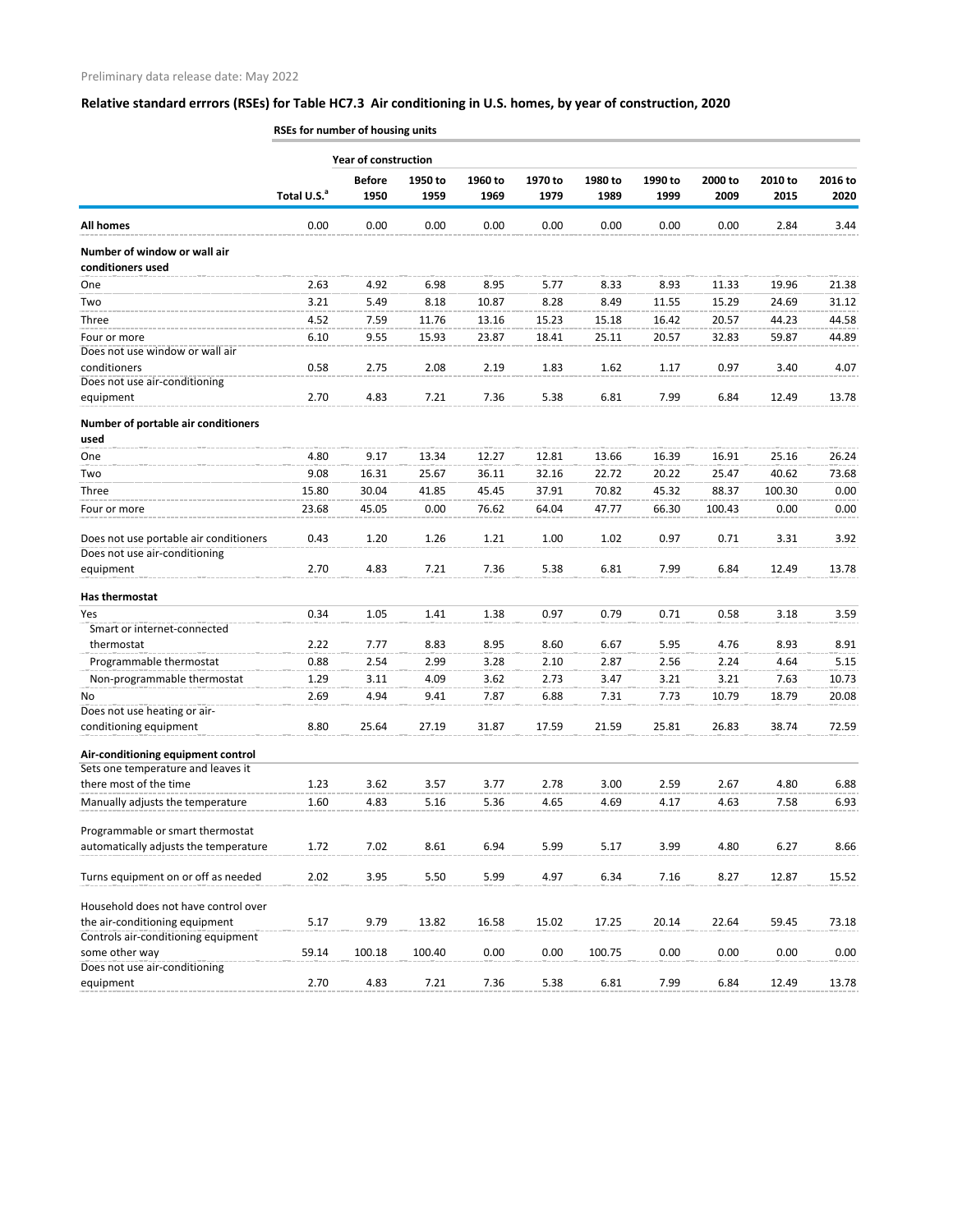|                                                           | RSEs for number of housing units |                             |                 |                 |                 |                 |                 |                 |                 |                 |
|-----------------------------------------------------------|----------------------------------|-----------------------------|-----------------|-----------------|-----------------|-----------------|-----------------|-----------------|-----------------|-----------------|
|                                                           |                                  | <b>Year of construction</b> |                 |                 |                 |                 |                 |                 |                 |                 |
|                                                           | Total U.S. <sup>a</sup>          | <b>Before</b><br>1950       | 1950 to<br>1959 | 1960 to<br>1969 | 1970 to<br>1979 | 1980 to<br>1989 | 1990 to<br>1999 | 2000 to<br>2009 | 2010 to<br>2015 | 2016 to<br>2020 |
| <b>All homes</b>                                          | 0.00                             | 0.00                        | 0.00            | 0.00            | 0.00            | 0.00            | 0.00            | 0.00            | 2.84            | 3.44            |
|                                                           |                                  |                             |                 |                 |                 |                 |                 |                 |                 |                 |
| Summer indoor daytime temperature<br>when someone is home |                                  |                             |                 |                 |                 |                 |                 |                 |                 |                 |
| 69 degrees or less                                        | 1.60                             | 4.24                        | 4.51            | 5.58            | 4.57            | 4.90            | 4.52            | 4.55            | 7.35            | 9.70            |
| 70 degrees                                                | 2.03                             | 4.88                        | 6.69            | 6.12            | 5.23            | 5.31            | 4.88            | 5.73            | 9.38            | 8.05            |
| 71 to 73 degrees                                          | 1.51                             | 4.70                        | 5.34            | 5.75            | 4.44            | 5.05            | 4.41            | 4.33            | 8.03            | 8.07            |
| 74 to 76 degrees                                          | 1.49                             | 4.59                        | 5.77            | 4.65            | 4.19            | 4.87            | 3.87            | 3.61            | 8.95            | 7.08            |
| 77 to 79 degrees                                          | 2.57                             | 8.40                        | 10.94           | 8.01            | 7.13            | 7.00            | 6.81            | 6.19            | 12.85           | 15.54           |
| 80 degrees or more<br>Does not use air-conditioning       | 3.78                             | 9.75                        | 12.96           | 14.62           | 10.98           | 10.57           | 10.50           | 9.75            | 21.77           | 28.52           |
| equipment                                                 | 2.70                             | 4.83                        | 7.21            | 7.36            | 5.38            | 6.81            | 7.99            | 6.84            | 12.49           | 13.78           |
| Summer indoor daytime temperature<br>when no one is home  |                                  |                             |                 |                 |                 |                 |                 |                 |                 |                 |
| 69 degrees or less                                        | 1.89                             | 4.45                        | 4.77            | 6.54            | 5.67            | 5.56            | 4.79            | 5.31            | 7.56            | 11.49           |
| 70 degrees                                                | 2.28                             | 5.90                        | 7.30            | 6.92            | 5.93            | 7.36            | 6.26            | 6.27            | 10.52           | 10.92           |
| 71 to 73 degrees                                          | 1.80                             | 6.50                        | 6.73            | 6.65            | 4.98            | 6.21            | 5.35            | 4.71            | 8.58            | 9.43            |
| 74 to 76 degrees                                          | 1.51                             | 5.02                        | 5.34            | 4.45            | 4.08            | 4.59            | 3.95            | 3.75            | 7.89            | 8.03            |
| 77 to 79 degrees                                          | 2.07                             | 6.19                        | 8.25            | 7.69            | 5.47            | 5.57            | 5.01            | 4.37            | 10.72           | 10.88           |
| 80 degrees or more                                        | 2.14                             | 5.24                        | 6.75            | 6.92            | 4.90            | 6.16            | 6.41            | 5.25            | 11.15           | 12.65           |
| Does not use air-conditioning                             |                                  |                             |                 |                 |                 |                 |                 |                 |                 |                 |
| equipment                                                 | 2.70                             | 4.83                        | 7.21            | 7.36            | 5.38            | 6.81            | 7.99            | 6.84            | 12.49           | 13.78           |
| Summer indoor temperature at night                        |                                  |                             |                 |                 |                 |                 |                 |                 |                 |                 |
| 69 degrees or less                                        | 1.29                             | 3.25                        | 3.92            | 4.65            | 4.04            | 4.39            | 3.67            | 3.86            | 5.91            | 8.96            |
| 70 degrees                                                | 2.02                             | 4.59                        | 6.94            | 5.39            | 4.93            | 5.79            | 5.11            | 5.01            | 9.50            | 10.04           |
| 71 to 73 degrees                                          | 1.73                             | 5.38                        | 5.69            | 6.71            | 5.22            | 5.21            | 4.92            | 4.83            | 6.88            | 8.56            |
| 74 to 76 degrees                                          | 1.55                             | 5.25                        | 6.34            | 5.26            | 5.19            | 5.14            | 4.61            | 3.96            | 9.27            | 9.68            |
| 77 to 79 degrees                                          | 3.09                             | 8.78                        | 10.98           | 9.67            | 8.13            | 9.64            | 6.13            | 7.87            | 14.18           | 16.29           |
| 80 degrees or more                                        | 4.89                             | 10.29                       | 14.50           | 16.05           | 10.89           | 12.44           | 15.27           | 11.74           | 25.78           | 26.68           |
| Does not use air-conditioning                             |                                  |                             |                 |                 |                 |                 |                 |                 |                 |                 |
| equipment                                                 | 2.70                             | 4.83                        | 7.21            | 7.36            | 5.38            | 6.81            | 7.99            | 6.84            | 12.49           | 13.78           |
| <b>Air-conditioned basement</b>                           |                                  |                             |                 |                 |                 |                 |                 |                 |                 |                 |
| Yes                                                       | 1.74                             | 5.97                        | 6.18            | 6.20            | 4.63            | 4.90            | 4.69            | 3.94            | 8.93            | 11.60           |
| No                                                        | 1.80                             | 2.99                        | 4.89            | 6.50            | 5.16            | 6.11            | 8.05            | 6.14            | 16.37           | 16.89           |
| Not asked (air-conditioned homes                          |                                  |                             |                 |                 |                 |                 |                 |                 |                 |                 |
| with no basement)                                         | 0.62                             | 3.40                        | 2.72            | 2.87            | 2.49            | 3.05            | 2.82            | 2.44            | 5.48            | 5.54            |
| Not asked (un-air-conditioned homes,                      |                                  |                             |                 |                 |                 |                 |                 |                 |                 |                 |
| apartments, and mobile homes)                             | 0.58                             | 2.62                        | 5.29            | 3.53            | 2.07            | 2.48            | 3.88            | 3.13            | 4.84            | 6.91            |
| <b>Air-conditioned attic</b>                              |                                  |                             |                 |                 |                 |                 |                 |                 |                 |                 |
| Yes                                                       | 5.62                             | 10.47                       | 15.72           | 21.93           | 25.21           | 17.50           | 18.66           | 11.84           | 32.33           | 31.49           |
| No                                                        | 0.76                             | 2.52                        | 2.95            | 2.97            | 2.58            | 2.91            | 2.91            | 2.52            | 4.96            | 5.53            |
| Not asked (air-conditioned homes                          |                                  |                             |                 |                 |                 |                 |                 |                 |                 |                 |
| with no attic)                                            | 1.56                             | 4.00                        | 3.79            | 5.36            | 4.34            | 5.39            | 5.00            | 5.09            | 8.43            | 8.15            |
|                                                           |                                  |                             |                 |                 |                 |                 |                 |                 |                 |                 |
| Not asked (un-air-conditioned homes,                      |                                  |                             |                 |                 |                 |                 |                 |                 |                 |                 |
| apartments, and mobile homes)                             | 0.58                             | 2.62                        | 5.29            | 3.53            | 2.07            | 2.48            | 3.88            | 3.13            | 4.84            | 6.91            |